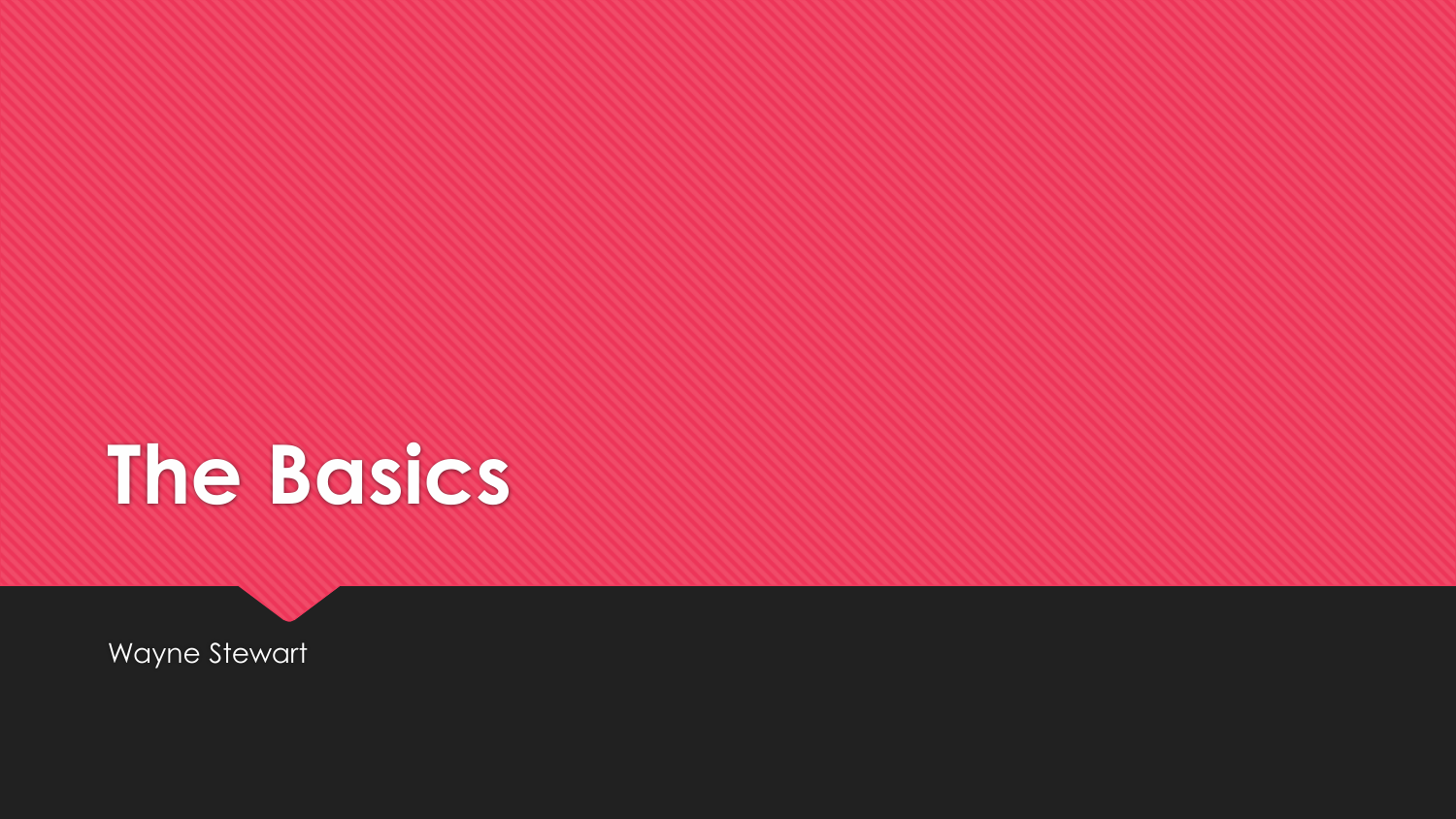### **The doctrine of Christ**

- BT 2 John 1:9 πᾶς ὁ παραβαίνων καὶ μὴ μένων ἐν τῇ διδαχῇ τοῦ Χριστοῦ, Θεὸν οὐκ ἔχει· ὁ μένων ἐν τῇ διδαχῇ τοῦ Χριστοῦ, οὗτος καὶ τὸν πατέρα καὶ τὸν υἱὸν ἔχει.
- KJV 2 John 1:9 Whosoever transgresseth, and abideth not in the doctrine of Christ, hath not God. He that abideth in the doctrine of Christ, he hath both the Father and the Son.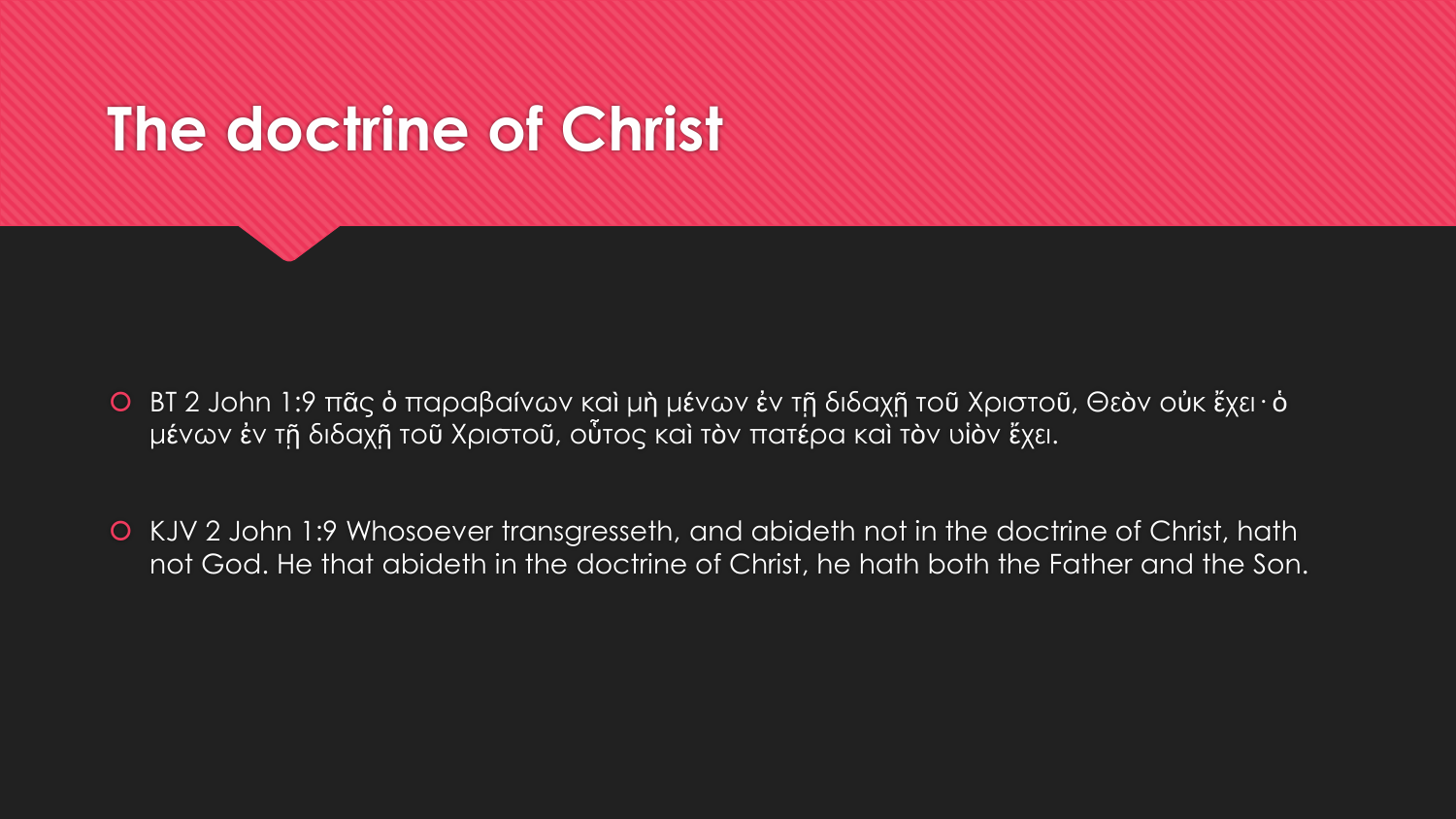### **The doctrine of Christ**

- TBT Hebrews 6:1 Διό, ἀφέντες τὸν τῆς ἀρχῆς τοῦ Χριστοῦ λόγον, ἐπὶ τὴν τελειότητα φερώμεθα, μὴ πάλιν θεμέλιον καταβαλλόμενοι μετανοίας ἀπὸ νεκρῶν ἔργων, καὶ πίστεως ἐπὶ Θεόν,
- KJV Hebrews 6:1 Therefore leaving the principles of the doctrine of Christ, let us go on unto perfection; not laying again the foundation of repentance from dead works, and of faith toward God,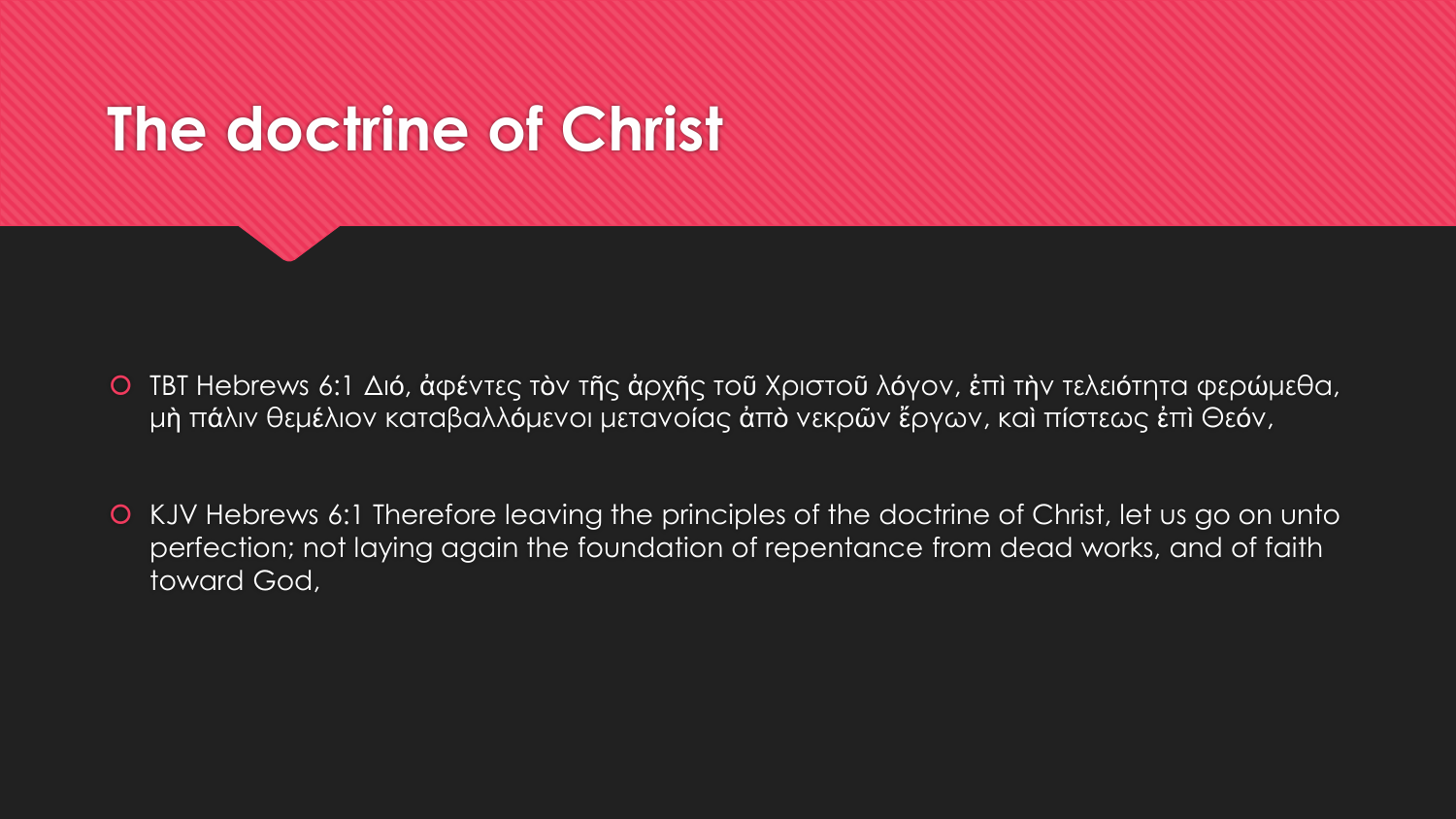### **The deity of Christ**

- TBT 1 Timothy 3:16 καὶ ὁμολογουμένως μέγα ἐστὶ τὸ τῆς εὐσεβείας μυστήριον· Θεὸς ἐφανερώθη ἐν σαρκί, ἐδικαιώθη ἐν πνεύματι, ὤφθη ἀγγέλοις, ἐκηρύχθη ἐν ἔθνεσιν, ἐπιστεύθη ἐν κόσμῳ, ἀνελήφθη ἐν δόξῃ.
- KJV 1 Timothy 3:16 And without controversy great is the mystery of godliness: God was manifest in the flesh, justified in the Spirit, seen of angels, preached unto the Gentiles, believed on in the world, received up into glory.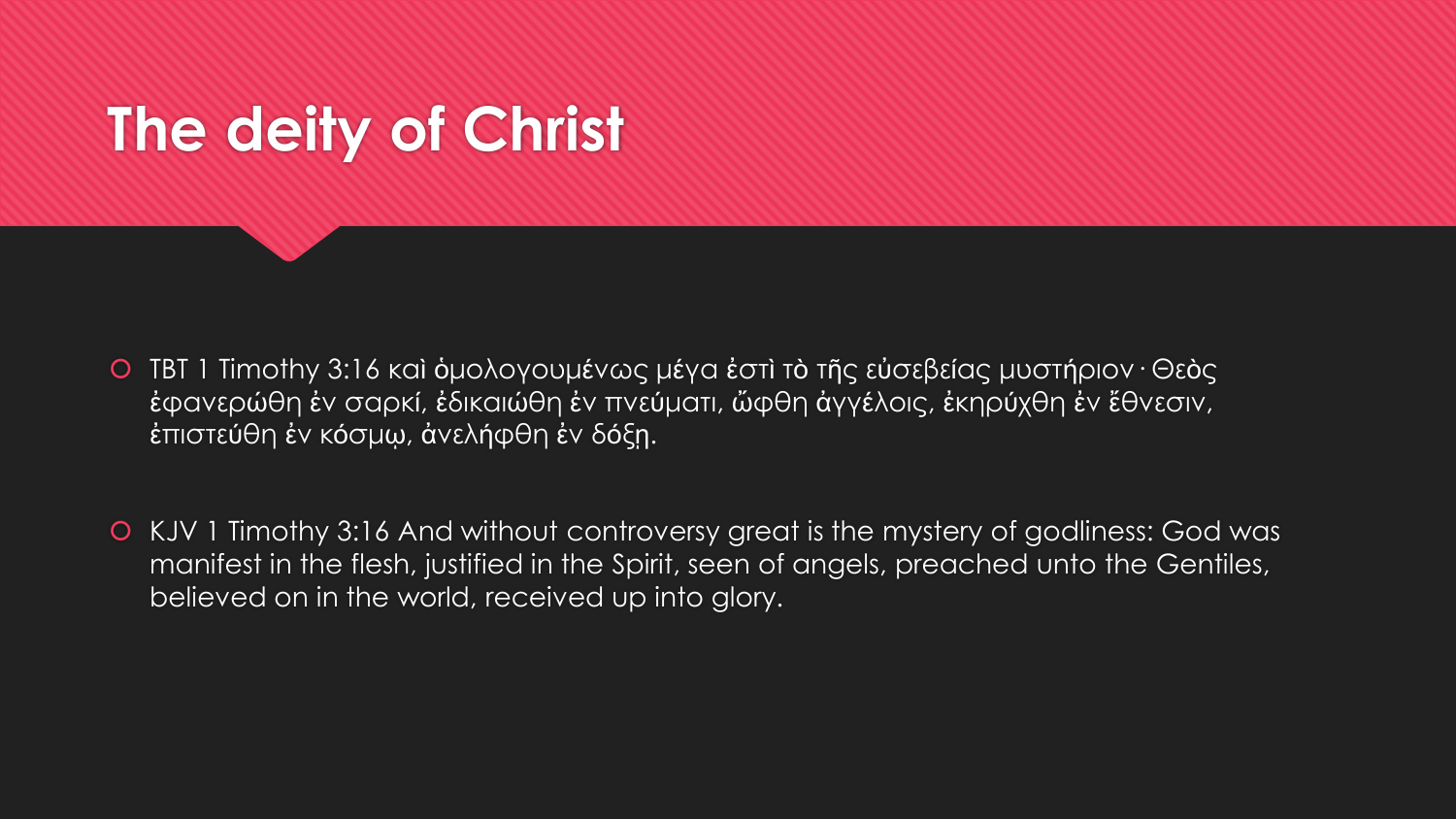#### **"God" or "who" or "he who"**

#### Codex Alexandrinus, 1 Timothy 3:16 - Google Chrome  $=$  $\mathbb{F}$  $\leftarrow$   $\rightarrow$  C A Not secure | bible-researcher.com/alexandrinus4.html Bible Research > Textual Criticism > Bibliography > Codex Alexandrinus > 1 Timothy 3:16 1 Timothy 3:16 in Codex Alexandrinus Reproduced below is the text of 1 Timothy 3:16-4:3 from Codex A, as presented in the photographic facsimile volume published by the British Museum in 1879. Of particular interest here is the reading in 3:16, where it may b OC "God was manifested in the flesh," employing the usual abbreviation OC for OEOC, with a stroke over the letters to indicate an abbreviation. However, textual critics believe that the ink in the center of the O and the s corrector in modern times. Reasons for this belief are the color of the ink, and the fact that a "dot" has been placed in the O instead of a line. Tregelles writes, "The ink in which this has been done in A is sufficiently application" (An Account of the Printed Text of the Greek New Testament, London, 1854). Without these marks, the manuscript originally read OC "He who was manifested in the flesh." In the photograph below the OC in 3:16 is there is another OC circled for comparison. Click on the circled areas for a larger view. **ICXIONIONORUT BECASSARC DOMEPACOTUMPTYPIRCEYCE** MYCTHPEDIV SCGC ANCPU **COCAPACTERSICA MINESONCERTIFICO CARD AT I E ACIE (A) AT CARD AT VICTOR CITY IGENACHTOTAYONG NORKOOK. CATING OFFIC NAOZETILIONE** CDA AP STUJEA SPEI UTHE MY IP OICKAPTOMCATIOCTTICONTAITE **IGO TI KEITTE TELLOR PO GENOMICO TINGYAMAC HAANOIC KMALAZMAN AGIN WANKEDIVIOUMSMYHOMPI** CEINE YAOAOTUM KEKAYCTIPI **ACESTMONSTITUIATANCYNEIXE** CIN KONYONI WHITANGIN ADE МЕСТАТКРОЗКА ТОЛЬГАООССКЫ

Nestle-Aland: καὶ δμολογουμένως μέγα ἐστὶν τὸ τῆς εὐσεβείας μυστήριον "Ος ἐφανερώθη ἐν σακι, ἐδικαιώθη ἐν πρωτημό φαιρ, ξεν ενδημού ενδημού και δημοθη ἐν δόξη. Το δὲ πνεῦμα ρητῶς λέγει ὅτι ἐν ὑστέροις καιροϊς ἀποστήσονταί

CRECHAAISMATINEYAS *Y BASTUICTIVE TOICAL*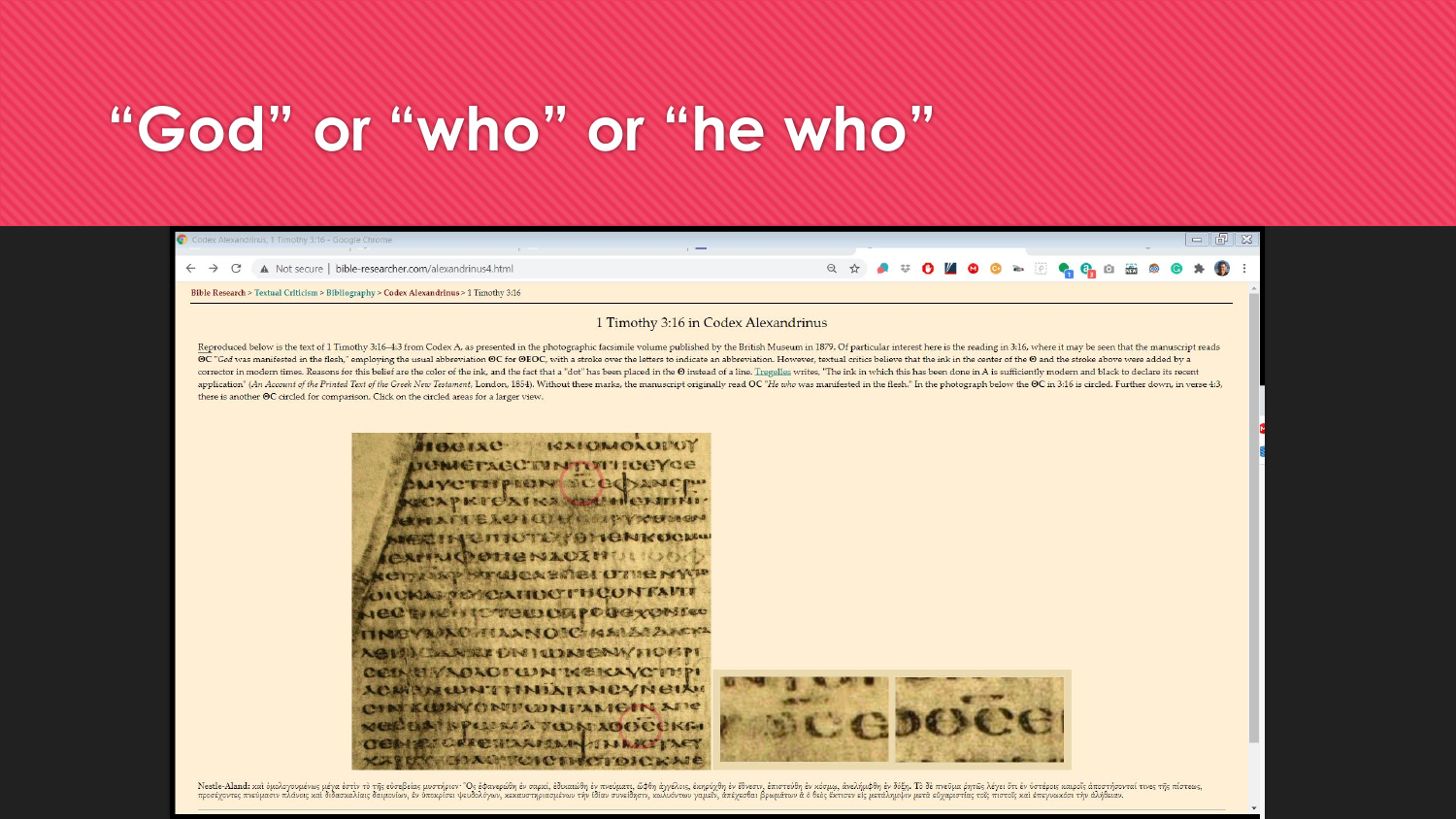#### The King James Version Defended **EDWARD F. HILLS**

### **The King James Defended by EF Hills**

(8) In 1 Tim. 3:16 the Traditional Text reads, God was manifest in the flesh, with  $A$ (according to Scrivener), C (according to the "almost supernaturally accurate" (73) Hoskier), (Ignatius), (Barnabas), (Hippolytus), Didymus, Gregory of Nyssa, and Chrysostom. The Alexandrian text (represensed by *Aleph*) reads, who was manifest in the flesh, and the Western text (represented by D2 and the Latin versions) reads, which was manifest in the flesh. Undoubtedly the Traditional reading, God was manifest in the flesh, was the original reading. This was altered by the Gnostics into the Western reading, which was manifest in the *flesh*, in order to emphasize their favorite idea of mystery. Then this Western reading was later changed into the meaningless Alexandrian reading, who was manifest in the flesh.